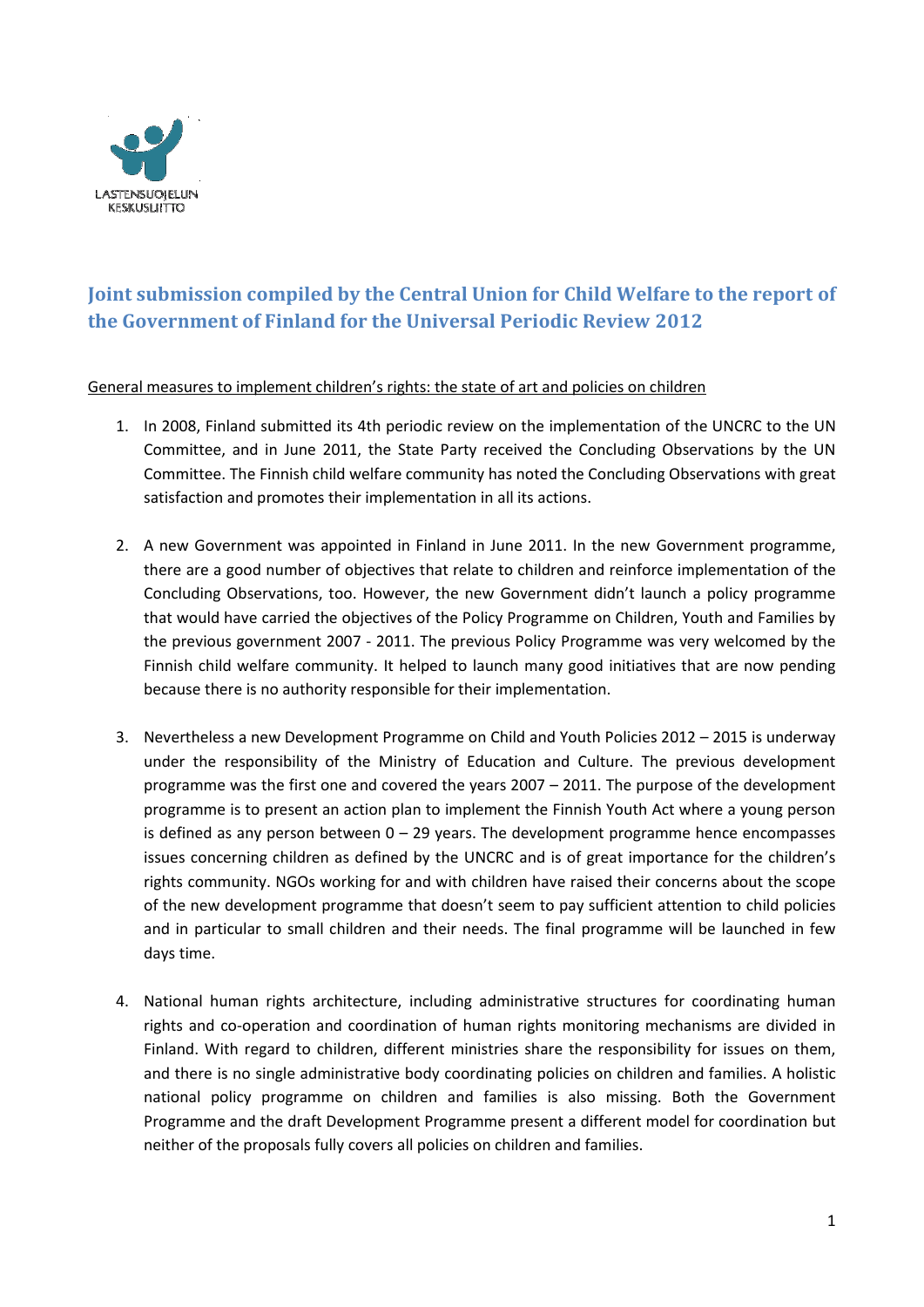- *5. Permanent multi-administrative coordination structures for child, youth and family polices should be established in the public sector to ensure implementation of the UNCRC including the Concluding Observations and the new Development Programme on Child and Youth Polices, not to forget the objectives on children in the Government Programme. Similar coordination to promote child wellbeing should be established at the local level decision- and policy-making, too.*
- 6. To celebrate the year of the  $20<sup>th</sup>$  anniversary of the UNCRC in 2009, the Ministry of Education and Culture established a working group to prepare a National Communications Strategy on UNCRC. This initiative was part of implementation of the Policy Programme on Children, Youth and Families. A structure for continued cooperation and communication was drafted in the National Communication Strategy. In the strategy, it was proposed that the Ministry of Education and Culture would coordinate the cooperation but obligations were presented to other ministries as well. NGOs, the Children's Ombudsperson and the Church play important roles in this communication. When implemented, the strategy would improve the state-level communication and engagement in the Convention which has been insufficient in the past. At the moment, implementation of the NCS is still pending and its future unclear.
- *7. The Finnish children's rights community strongly encourages the Government to fully execute the National Communications Strategy on UNCRC without further delay.*
- 8. Some important developments related to future human rights architecture in Finland are currently underway in the Government. The Ministry of Justice is responsible for preparing a National Human Rights Action Programme, and a Human Rights Center will be created under the aegis of the Office of the Parliamentary Ombudsman at the beginning of 2012. The Finnish NGO community in all human rights fields works in close cooperation with the Ministry to draft the National HR Action Programme which is to be finalized by the end 2011. However, there is a concern over the very short timetable to prepare an action programme that will lay ground for Finnish human rights policies in 2012. The action programme will be updated annually.
- 9. *The Finnish Government should be encouraged to establish human rights focal points in all ministries and create a permanent coordination group for human rights consisting of the focal points of different ministries.*
- 10. Finland has a relatively good legislation as regards children, their rights and well-being, and new laws to improve the status of children in the society are on their way. However, implementation of legislation in different parts of the country varies considerably. In practice, children and their families, depending on where they live, are placed on an un-equal position in terms of receiving services and support that they are entitled to. There are many surveys carried out on children's well-being and service delivery, but the valuable information received through this research is not incorporated properly into policy planning or legislative work as regards equal service provision for children and their families, or their monitoring. Additionally a national project to restructure municipalities and services is currently underway in the Government. A proposal on a new structure by the Ministry of Interior is about to be finalized by the end of 2011. There is a concern over possible negative effects of the project on the service provision for children and their families in the future.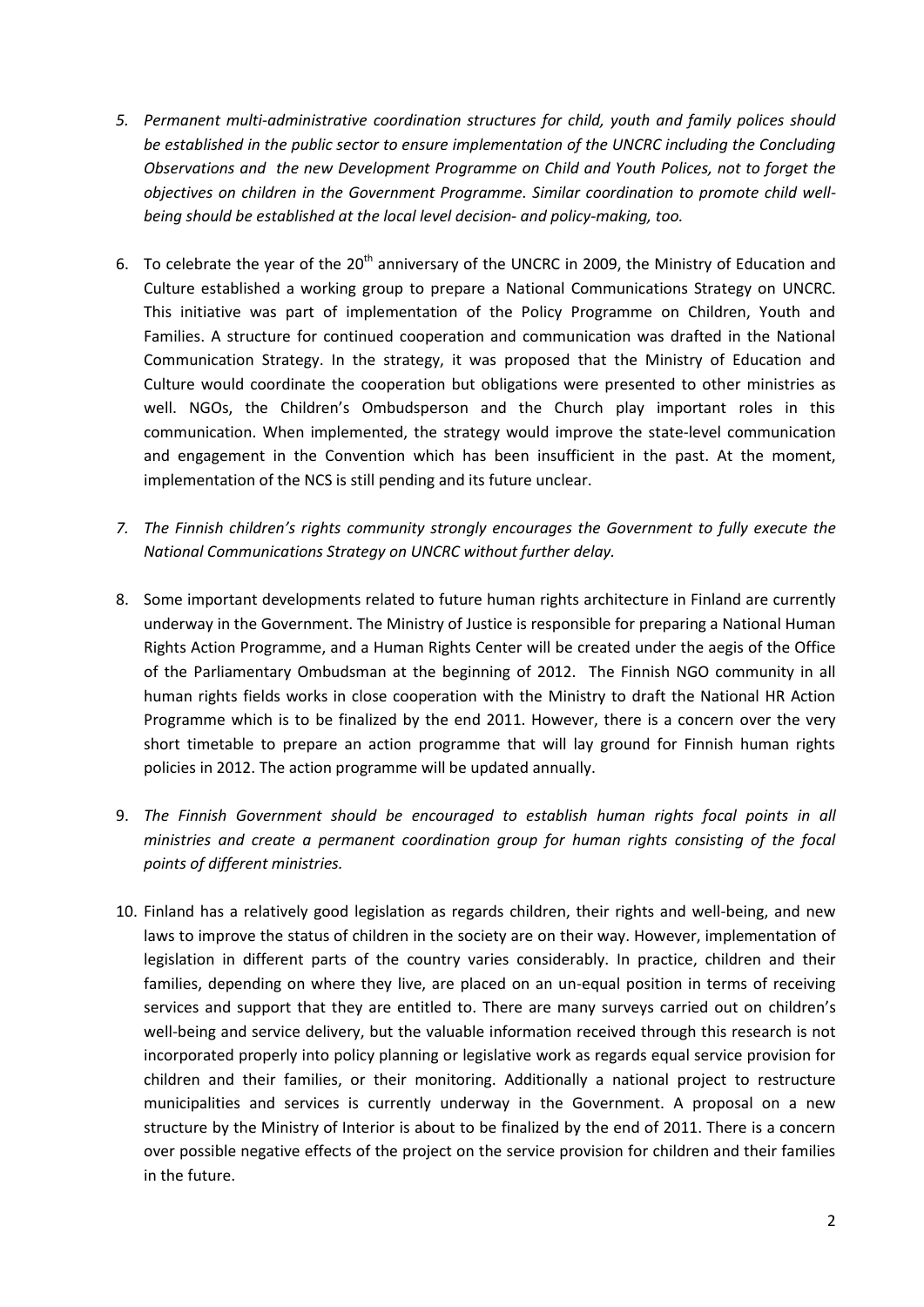- 11. *The best interests of the child should be the primary consideration when planning child welfare services and directing funds for their provision in the municipalities. Cross-sectoral approach to child welfare services should also be accompanied with a common, consolidated budget.*
- 12. *The Finnish government should ensure sufficient resources to provide services for children and families in all parts of the country. Particular attention should be paid to preventive health care measures for the whole child welfare sector at national and local level. Early support provided in day care, schools, child and maternity clinics, just to name few, promotes the well-being of the child and the family, and is more cost-effective for the whole society.*

#### For the follow up of the previous recommendations by the UPR working group in March 2008

**Recommendation: To increase the focus, targeted efforts and effective measures eliminating discrimination, and to make further efforts and measures to promote the rights of minorities, inter alia, ethnic minorities**

**Recommendation: To strengthen the efforts to restrict any outbreaks of racism and xenophobia, particularly manifestations of racism and discrimination on the Internet, as recommended by CERD**

**Recommendation: To provide the same coverage in national legislation and anti-discrimination training activities for the grounds of sexual orientation and disability as for other grounds of discrimination, for example in areas such as the provision of services and health care, and to consider using the Yogyakarta Principles on the Application of International Human Rights Law in relation to sexual orientation and gender identity as a guide to assist in its policies development.**

#### *Discrimination*

- 1. The Finnish child welfare NGOs are very concerned about the hardening attitudes of the Finnish society. People seem to be becoming less concerned about issues such as poverty, the disabled and the rights of minorities. Purely racist and xenophobic attitudes are growing and becoming more harsh and acceptable, especially on the Internet. In some areas with a large immigrant population, parents have taken their children away from local schools (the so-called 'white flight' phenomenon). Families may even move to another area in order to get their children to another school.
- 2. The greatest direct discrimination problems are experienced by children who are members of various linguistic and ethnic minorities (Roma, Sámi, sign language and immigrant children) or are disabled. Multiple discrimination may also involve Finland's second national language (e.g. in the case of a Swedish-speaking child who uses sign language) and gender.
- 3. The Ombudsman for Children was involved in a research project to chart experiences of discrimination by children, conducted by the University of Eastern Finland and the Ministry of Interior in 2010. The outcomes of the survey show that children who are disabled or who have a different skin colour are the most likely to be discriminated against. Discrimination is mostly committed at school by children and adolescents of the same age with whom they are acquainted. Unfamiliar adults may also feel repelled by or take a prejudiced attitude, for instance to Roma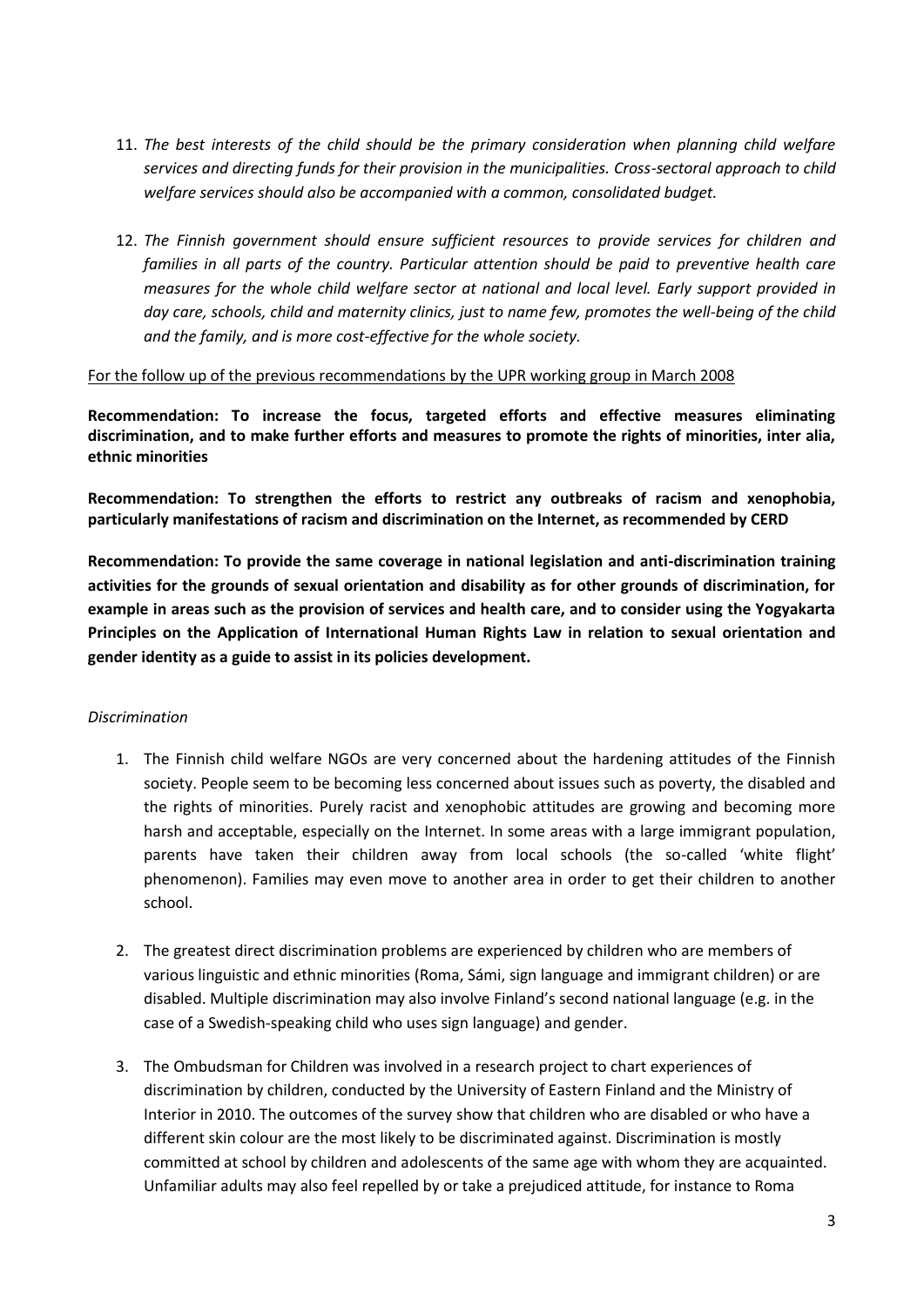children and adolescents or immigrant children. Particularly worrying is that many children and adolescents feel that discrimination is inevitable. It has been difficult for them or their parents to bring about a change in the situation. It would therefore be crucial to influence the attitudes of all adults and educators towards non-tolerance of discrimination.

- 4. It has been discovered in other contexts that teachers and hobby instructors of disabled children and adolescents may also have discriminatory attitudes. This applies particularly in cases involving the participation of a minority child in general teaching or leisure pursuits with other children.
- 5. In spite of legislative measures, there is still especially remarkable racism towards the Roma, both, as a group and on an individual level. Discrimination is often indirect and continuous and, along with the problems relating to the often inadequate living conditions of the Roma, this has a strong negative influence on Roma children. National studies indicate that the Roma children and young are also victims of bullying more often than other children.
- 6. Sámi children encounter direct ethnic discrimination less frequently. For them, discrimination mostly comprises indifference to their rights, their language and their culture. Sámi children feel that they themselves and children in Finland in general learn too little at school about Sámi culture, their history as an indigenous people or about the Sámi people today. The media tends to present the Sámi culture through stereotypes and simplifications.
- 7. At the moment racism is not recognized enough and the children and young people who are victims of racism are not getting adequate support. In addition, the current Finnish Nondiscrimination Act doesn't treat all discrimination grounds equally. The Finnish Government is currently preparing new non-discrimination legislation.
- *8. The Finnish Government should strengthen its efforts to fight against all forms of discrimination, including discrimination against children with disabilities, immigrant and refugee children as well as children from ethnic minorities. Schools, higher education institutions and NGOs should all extend their work and efforts to change the racist and xenophobic attitudes among young people. Schools should pay closer attention to the bullying of Roma children and young people.*
- *9. It is very important that the new legislation covers all discriminatory grounds and that the level of legal remedies and sanctions are equal in respect of all grounds. The new legislation should lay duties to promote equal treatment also to educational institutions and employers.*
- *10. The `white-flight" phenomenon should be addressed by methods such as urban planning.*

## *Minority rights*

11. At the moment, there are some 9 000 **Sámi** living in Finland. The number of Sámi speakers is unfortunately declining and the Sámi language is internationally classified as an endangered language. In particular the smaller Sámi languages, the Inari Sámi and the Skolt Sámi, are on imminent threat of extinction. There are only a few hundred people speaking these languages. The Sámi people's area of domicile – the Sámi homeland - covers four municipalities in the Northern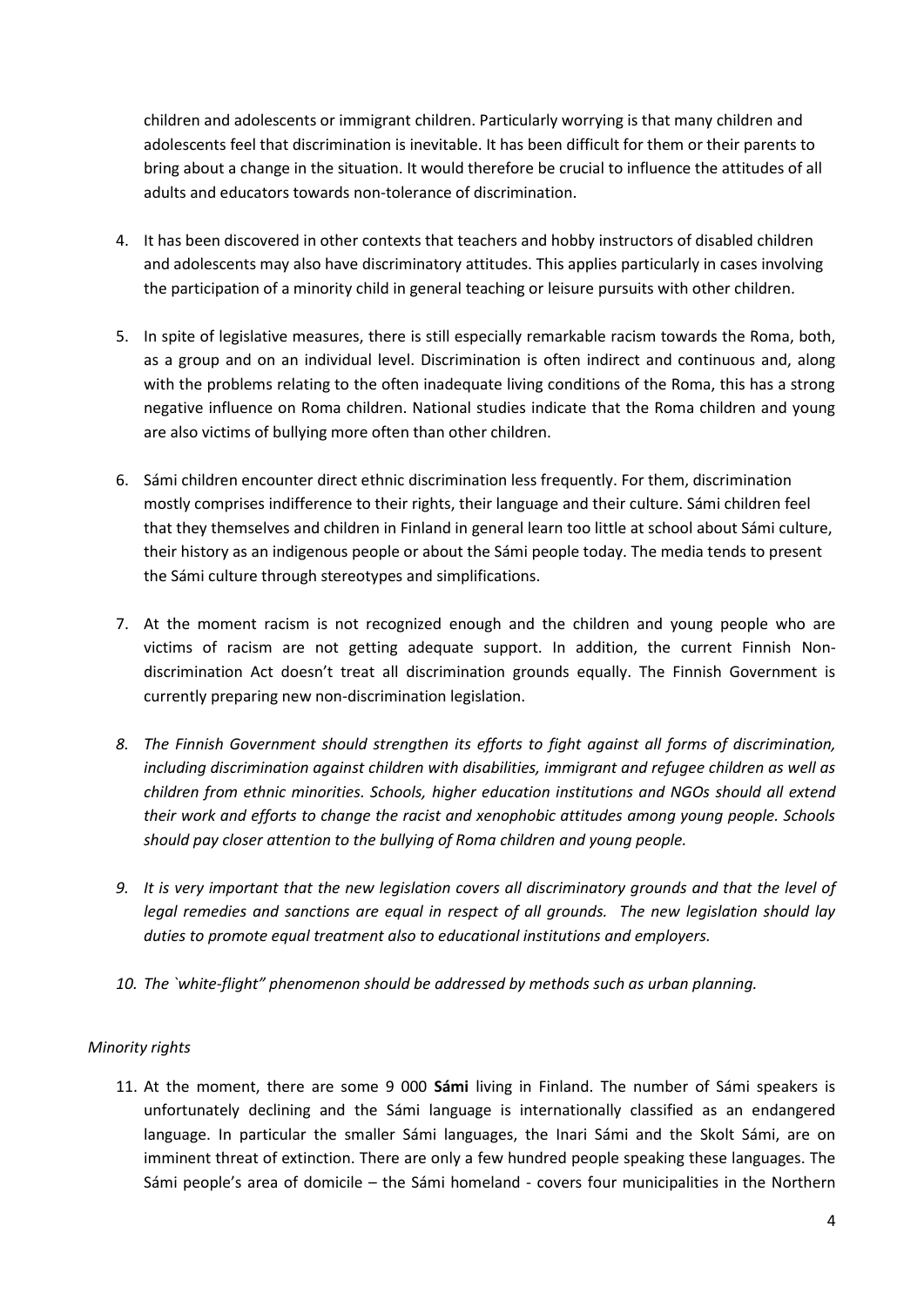Finland. However, over 60 % of the Sámi people live already outside the homeland. This development sets new requirements for the provision of education, service and communication in the Sámi language.

- 12. The Finnish Education and Culture Act secures basic prerequisites for organising education in the Sámi language. In practice the legislation is not fully implemented in the whole country. There are not sufficient youth activities or educational services for Sámi children and young people available, not even in the Sami homeland. There is a law regarding the right to use the Sámi language when dealing with the authorities. Despite of the requirements set by this Sámi Language Act, the amount of Sámi language services is marginal. The availability of health clinics and school health services in Sámi are secured only in the Sámi homeland. In addition, Finland provides no mental health services, therapy or psychiatric care in the Sámi language and neither are the rights of Sámi children to their own language in open care services or during urgent care proceedings being implemented. A remarkable problem is the lack of Sámi speaking personal.
- *13. Immediate, permanent and effective measures are needed in order to save the smaller Sámi languages.*
- *14. The supply of recreational activities and hobbies should be improved and regular children's TV programmes in the Sámi language should be produced. Considerable subsidy should be directed to producing children's literature, music and computer games in the Sámi language.*
- *15. The rights of Sámi children to services must be ensured also in practice by educating enough personnel. The right to education and health services in their own language should be ensured also to the Sámi children living outside the Sami homeland.*
- 16. NGOs are concerned about the education of **Roma children and young people,** about their opportunities to find jobs and the weakening of the Roma culture and language. In Finland the Roma children rarely attend day care programs. In school they are often moved to the special education classes, their rate of non-attendance is high and they also drop out of school more frequently than the average.
- 17. According to the Finnish constitution, the Roma have the right to maintain and develop its own language and culture. There are provisions concerning the Roma language in the early education legislation, in the education legislation and in the media legislation. In spite of the legislation, the situation of Roma language in practice is very challenging.
- *18. In order to promote the rights of the Roma children and young people, it is important to lay a focus on supporting their upbringing, education and studying in all growing up and learning environments. In hobbies and other leisure activities the Roma young should be encouraged to participate in activities together with the youth of the mainstream population.*
- *19. It would be important to train and hire employees with a Roma background. In addition, information on Roma culture and the special needs of Roma children and young people should be provided to all professionals working for and with children.*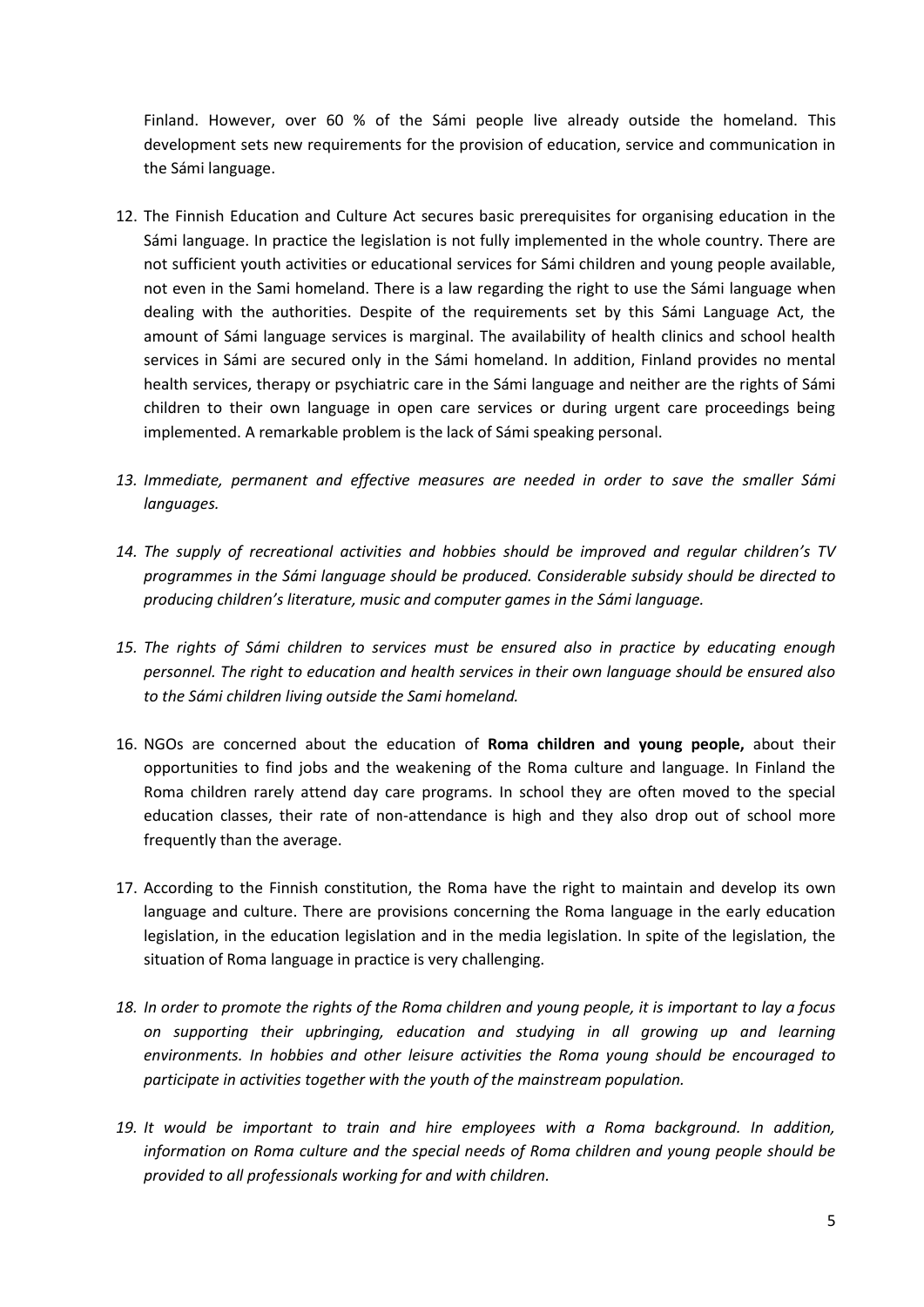- *20. In order for the Roma language to survive, active measures from the Finnish Government are needed. Awareness of Roma culture should also be actively promoted among the public.*
- 21. The rights of **Swedish speaking children** are not always ensured in practice. The Swedish speaking minority is the biggest minority in Finland covering ca. 6 % of the population. The Finnish Language Act is comprehensive and gives every child in Finland the right to receive services in Finnish or Swedish. However, in practice the spirit of the Language Act is not wholly implemented. A Swedish speaking child's right to his or her own language during urgent care proceedings is not always realised, not even in the Helsinki metropolitan region, nor are there open care or psychiatric care services for children and young people always available for Swedish speaking children and their families.
- *22. The Finnish Government must ensure, that every Swedish speaking child has also in practice the right to service in his or her own language.*
- 23. **Different disability groups** have different needs. That is often forgotten when policies and services for disabled people are planned. In particular, attention should be paid to special needs of children and young people with intellectual disabilities in their daily environments at home, in school and in spare time. The children and young people with intellectual disabilities need time and special methods to communicate in order to get their voices heard and hence to participate in decisionmaking concerning them. Also children and young people who use sign language in their daily communication often feel excluded not only in school and among their hearing peers but also within the family if the parents are hearing and don't have skills to use sign language.

#### *Human Rights Education*

- 24. Human rights education that starts already in early childhood is an important tool to combat racism and discriminatory attitudes among children and young people. As regards HRE, there are some recent positive developments in Finland. Since August 2010, UNCRC, together with the Universal Declaration of Human Rights, European Convention on Human Rights, and the function of UN, has been incorporated into the school curricula. These HR instruments are incorporated in the underlying values of basic education for grades 1-9, as well as the Upper Secondary level. They are also added as a new content in the history education for grades 7-9. For the Upper Secondary level a new content including human rights, Universal Declaration of Human Rights and other relevant human rights treaties is added into history (compulsory to all) and philosophy (advanced course, voluntary). This has been a welcome change in a situation where human rights have been taught on a project basis, and the teachers have not been aware of whose responsibility it is to promote the set of values involved. However, it is essential that the human rights are a part of the practical teaching activity. Teachers still receive no systematic training in human rights issues. Hence, they lack adequate skills to teach them. Increasingly multi-cultural nature of the society increases also the demand for information on human rights.
- *25. We urge the Finnish government to introduce human rights education and in particular education on the rights of the child as a permanent and mandatory part of training of teachers and other*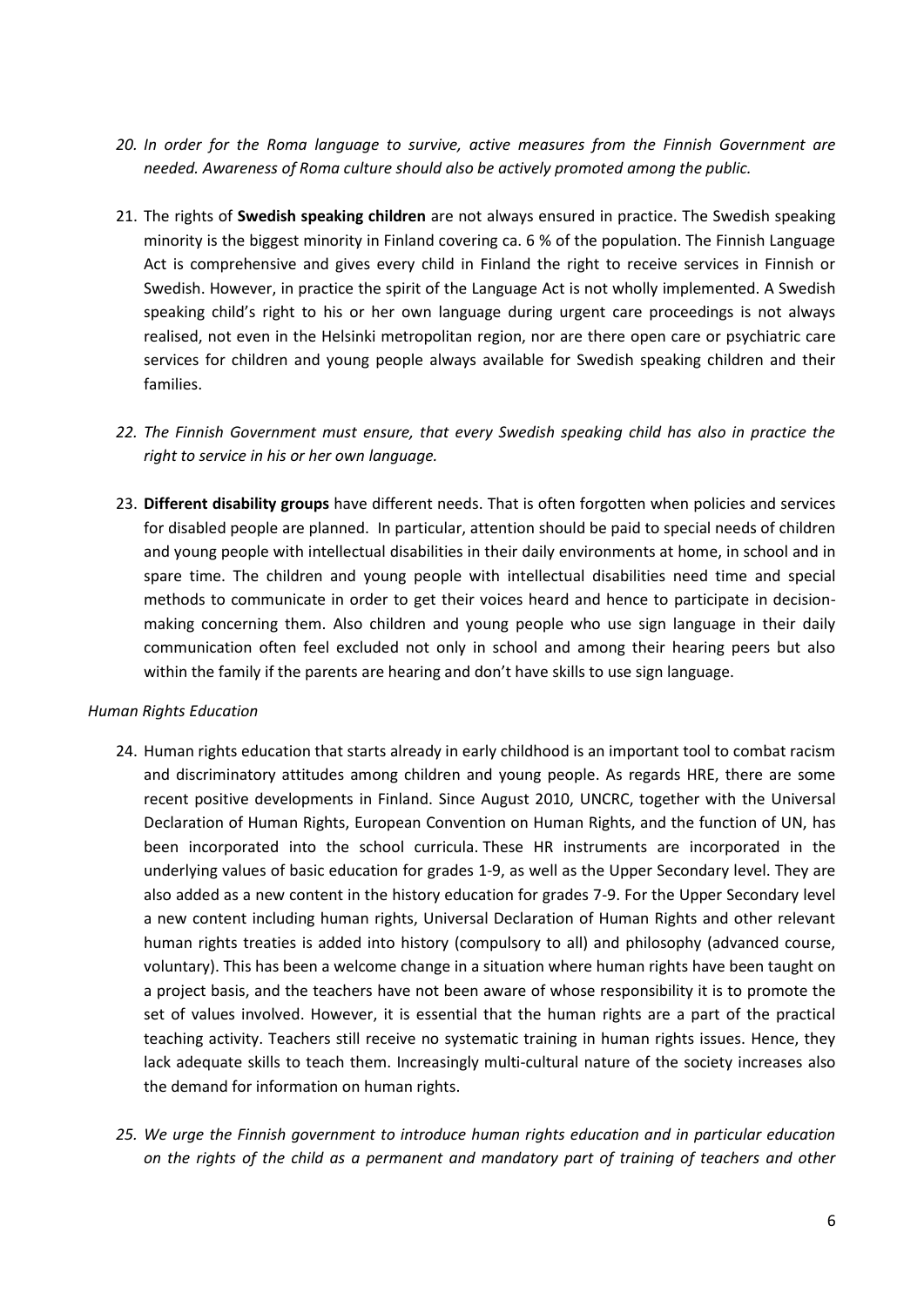*professionals working with and for children. The improvements made into the school curricula remain futile if there are not sufficiently qualified teachers who know how to teach children's rights.* 

## **Recommendation: To continue to take effective measures to prevent violence against women, and to compile information on the violence against children within the family**

- 26. The current criminal code and sanctions prescribe insufficient means for preventing violence against the children within a family. The research on violence against children should be continuous in order to have any practical impact. Unfortunately, no permanent funding for this kind of research is available in Finland at the moment.
- 27. A study carried out in 2008 on child victims surveys the prevalence of sexual exploitation, violence, online sexual molestation and bullying of children. According to studies, the amount of sexual abuse has not increased in Finland. A growing number of sexual abuse cases are reported to filed by the authorities and lead to a sentence. The sentences on sexual assaults have become more severe in recent years.
- 28. However, the Internet has introduced the risk of a new kind of sexual violence. Online sexual harassment of young persons by adults or by notably older children has become common, but there is not enough research on sexual violence targeted at children on the Internet in Finland. The phenomenon also involves judicial weaknesses and shortcomings, such as in cases of grooming, and lack of information in cases where early intervention and recognition of the victims would be essential.
- 29. Professionals in various sectors working with children or for their benefit do not have sufficient information about the sexual abuse of children in the digital media or the recognition of child victims of abuse, nor an understanding of how to take children's needs into consideration. Guides on investigating sexual abuse of children have recently been published, and they have increased professionals' skills of investigating suspected cases of sexual abuse and assault on children and to taking the cases to the police.
- 30. In some national minority cultures and immigrant communities, many girls and young women face the threat of traditional honour violence, and they need help and protection against it. The honour violence constitutes a threat also to young boys who live under its influence. A provision should be added to Finnish legislation to unambiguously criminalise all medically unnecessary surgical procedures on a child's genitals.
- *31. Different professional groups need training in identifying signs of sexual abuse in children. They need skills and courage to take up the topic, and information on the professionals' notification duty. Awareness of legal professionals on how to understand and be sensitive in treating an abused young when his/her case is taken to the criminal court process needs to be increased.*
- *32. Immigrant parents should receive education on and orientation to Finnish legislation. They should also be given guidance on non-violent practices of bringing up children*. *The police and social workers should be trained to recognize honour violence and to help the young who are victims of this violence or live under its threat.*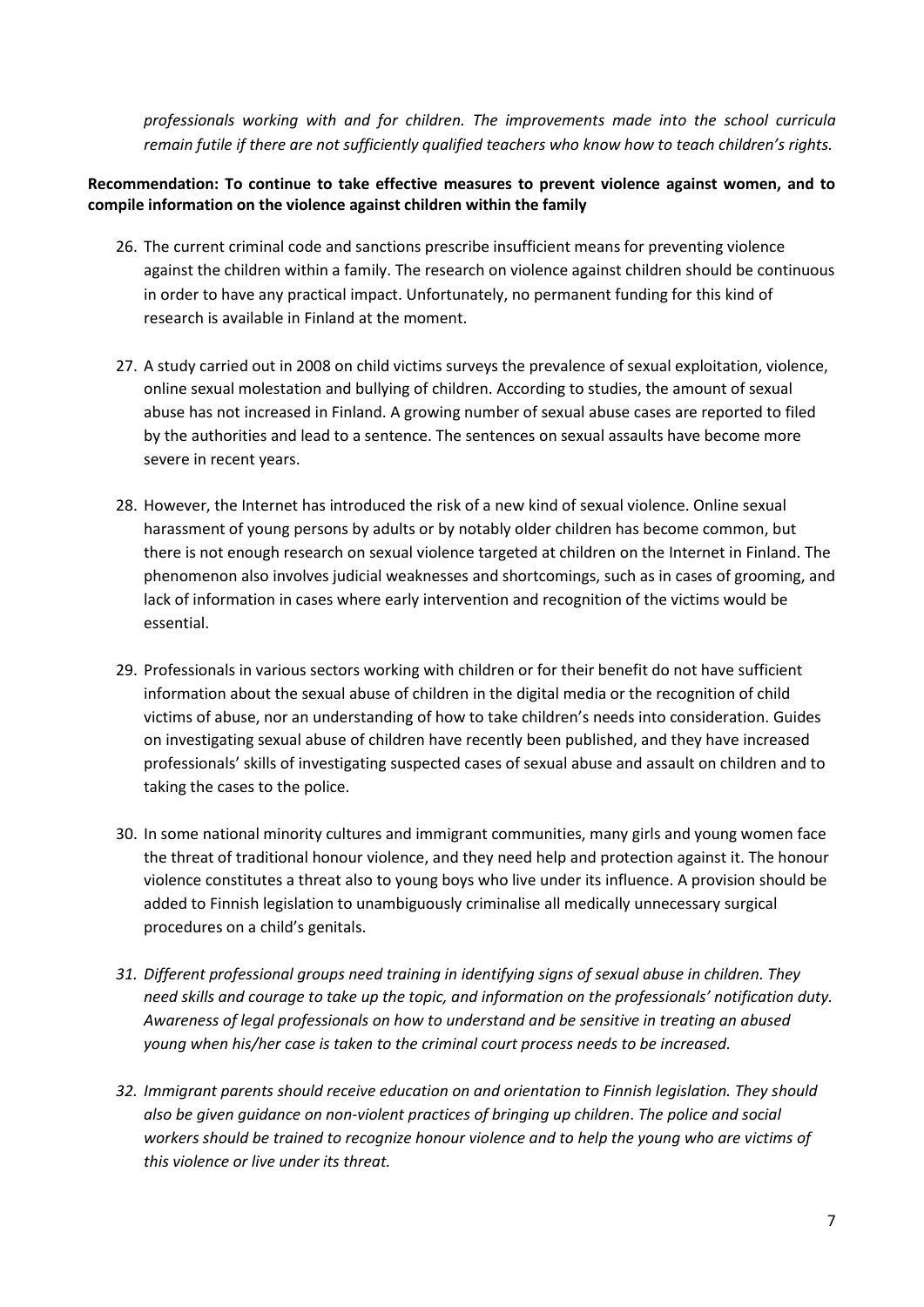- 33. The number of children and young people subject to child protection measures has risen alarmingly, which is mainly due to growing substance abuse by both the adults and the minors. An estimated 100 000 children live in families where the parents' substance abuse causes problems for their children. Women's increased alcohol abuse at home is giving cause for particular concern. Also the number of young people consuming alcohol at least once a week has grown, and binge drinking of a number of 16 – 18 year-old-children at least once a month has increased. According to a survey carried out in partnership with various stakeholders, the most common reasons behind child protection measures in municipalities are substance abuse of parents (nearly 50%) or children (30%).
- *34. The Finnish government should ensure the capacity of professionals in basic social welfare and health care services, at school and in social work to identify and intervene in domestic violence and substance abuse in families with children. The government should also ensure the financing of the special services to families suffering of domestic violence or substance abuse and provide by law the subjective right to treatment for pregnant women with substance abuse problems.*
- *35. The final report of the working group on a National action programme to reduce corporal punishment by the Ministry of Social Affairs and Health was launched in October 2010. The Finnish government should ensure that the recommendations of the working group are implemented with adequate resources so that parents receive early assistance and support for child upbringing and care, particularly in the form of in-home services for families with children.*

## **Recommendation: To continue reviewing the procedures regarding requests for asylum in the light of the 1951 Convention relating to the Status of Refugees and its 1967 Protocol**

- 36. The former Government of Finland made several restrictions to family reunification rules, and the present Government is looking for some more restrictions. According to the new Government Programme, the family reunification practices applied by Finland should be in line with those applied by other Nordic countries, and the Government has started to review the practices. The review should be accomplished by the end of February 2012.
- 37. According to the Ministry of Interior, during the last 10 years about 3 800 people have come to Finland as a family member of a person who has got international protection in Finland through family reunification. This means less than 400 people every year. NGOs have followed the discussion on factors that make Finland tempting to asylum seekers with concern.
- 38. It has been proposed that people who have been granted international protection in Finland should be asked to prove that they have sufficient income to support their family members. For the moment this general rule is not applicable to refugees, not even those who get subsidiary protection. The new rule would in practice block family reunification for most of the refugees.
- 39. One of the restrictions is addressed especially to separated children (unaccompanied minors). An amendment of the Aliens Act that came into force on the 1 August 2010 means significant weakening to the right to family for children: according to the section 38 of the Act issuing a residence permit to a family member of a minor applicant (or to a minor who is still abroad)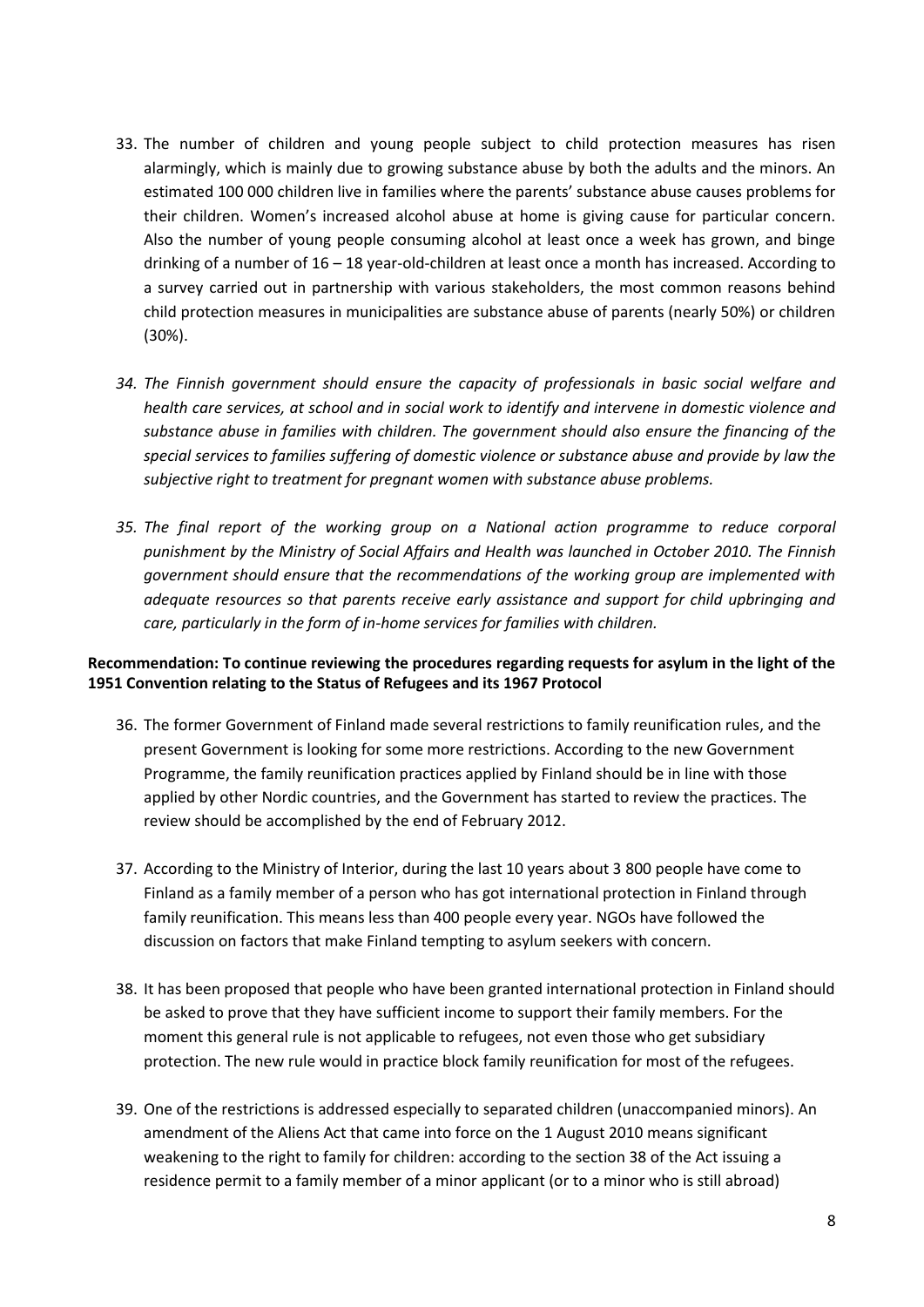requires that the applicant is a minor on the date when of the decision of the authorities, not the date when the application was initiated. In practice it is now very difficult for unaccompanied minors to get their family members to Finland – a 16 year old minor will probably turn 18 before going through both its own asylum process as well as family reunification process.

- 40. As of Jan 1<sup>st</sup> 2012, new restrictions by Alien's Act will come into force. After that it will be no longer possible to leave an application for family reunification in Finland but in the family member's country of origin. This means in practice, that family members in the country of origin have to arrange several times their – often expensive and even dangerous travel – to the Finnish Embassy, often in another country. Firstly, travelling is needed just to leave the application, then later for interviews and possible DNA-tests. If people are able to go through these travels and succeed to be there on time for interviews, and if they finally get a residence permit, their travel costs are no longer paid by the Government, according to the new Act on Integration that came into force in the beginning of Sept 2011.
- 41. There are different documents that can be demanded from the applicants during the process of family reunification. A new rule in Finland is that when applying for a residence permit abroad, applicants must demonstrate their legal right of residence in the country where they are making their application. Legal residence must be proved when applying for a Finnish residence permit outside Finland. For example for Afghans who are staying in Iran or Somalis who are staying in Ethiopia, it is very difficult if not impossible to legalize their stay. This will cause many problems to families who are trying to reunite in Finland.
- 42. Furthermore, the processing times of the applications for family reunification are very long and it seems that the current situation is getting even worse. There are people who have left their applications in 2009 and still are waiting for the decision. Some family members have already died while waiting for the decision. According to the Finnish Immigration Service, people who have left their application in the turn or 2009 and 2010 are now being asked to the interviews.
- 43. *Finland should respect the right to family life written in the European Convention on the Human Rights, article 8, and the UN Convention on the Rights of the Child, 9.1 and 10.1. The best interests of the child should be the leading principle and a careful assessment of the best interests should always precede the decision.*
- 44. *The legislation concerning family reunification should not be used as a tool in populist political debate. Before introducing any new restrictions to the law, the government should make an assessment of experiences and effects of the restrictions in the law coming into force in 2012. The assessment needs also to include some information about the consequences of the latest changes for families.*
- 45. *The process for family reunification has to be shortened. There has to be more resources to be given for handling the applications and doing interviews. The decision for separated children should not take more than nine months.*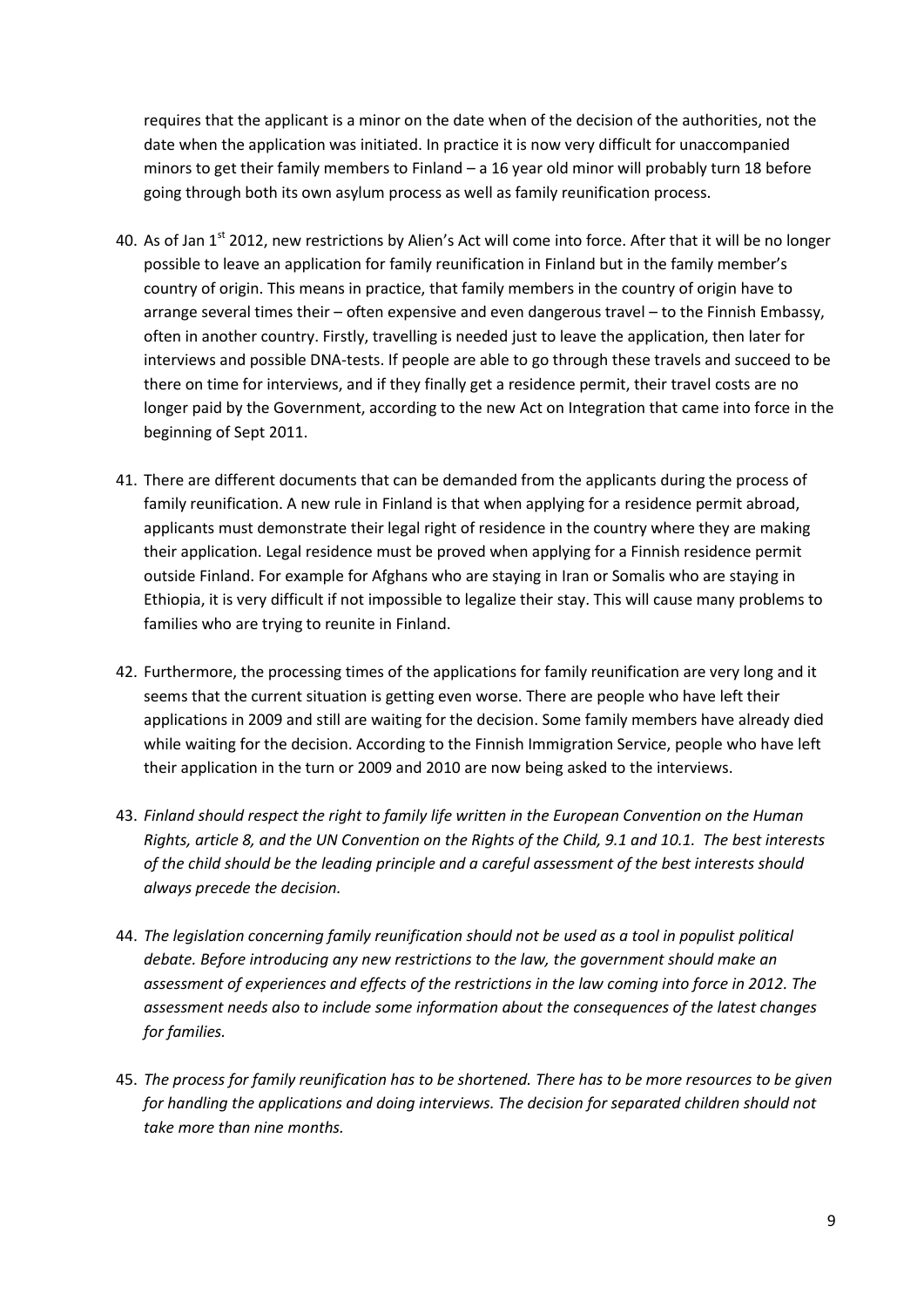- 46. The so called Dublin II regulations which define the EU member state responsible of the handling of asylum application – are very relevant to Finland as a northern corner of EU. Unfortunately the Dublin system does not guarantee children's rights and is causing serious problems for unaccompanied minors who are coming to EU through Mediterranean member states. The first report of the National Rapporteur on Trafficking in Human Beings (published in 2010) describes very well these problems. There were minors coming through Greece or Italy who had been forced to live on the streets because of poor conditions in reception. Currently the situation in Malta is also alarming. It appears that Finland returns these minors without investigating the child´s situation closely enough. According to the Rapporteur there were clear signs of some children being victims of human trafficking or other way abused, but nonetheless they were returned. There is no monitoring system to follow what happens to minors who are returned to another member state.
- 47. *Finland should pay special attention to the best interests of the child when accomplishing the Dublin II regulations. It should use the flexibility that exists in regulations of the Dublin II (e.g. art 3 and the humanitarian clause art 15) and take applications of separated children to be handled in Finland. The EU Commission's proposal for a renewal of the Dublin II does contain these elements and would safeguard the rights of children better than the current Dublin II regulations.*
- 48. *A monitoring mechanism for returned minors should also be established when returning minors to another EU country in the context of Dublin regulations.*

### Polarization and poverty

- 49. There are clear and alarming signs indicating that ill-being of all too many Finnish children is increasing. In general, it is important to notify that the majority of Finnish children and young people are doing well. However the well-being is polarized, and problems have accumulated to some young people.
- 50. A study published earlier in 2011 by the Academy of Finland on the situation of children born in 1980's gives strong evidence on transgenerational poverty and exclusion among Finnish citizens. 20 % of the children born in 1987 have needed treatment for mental health problems. They are also often less educated than their peers, and many of them have a criminal record.
- 51. Relative poverty of families with children has risen alarmingly: since the previous recession in Finland in the early 1990's, the poverty of families with children tripled between 1990 and 2009: currently 13 % of Finnish children, that is 140 000 children, live under poverty. The current economic crisis hasn't affected the child poverty situation as much as did a recession that hit the Finnish economy 20 years ago. Despite the positive economical growth since 1995, different governments haven't been able to restore the level of financial benefits or services to families and children back to the level before the recession. According to some estimates, different forms of benefits and services for families and children are still running 20-30 per cent behind the general income development.